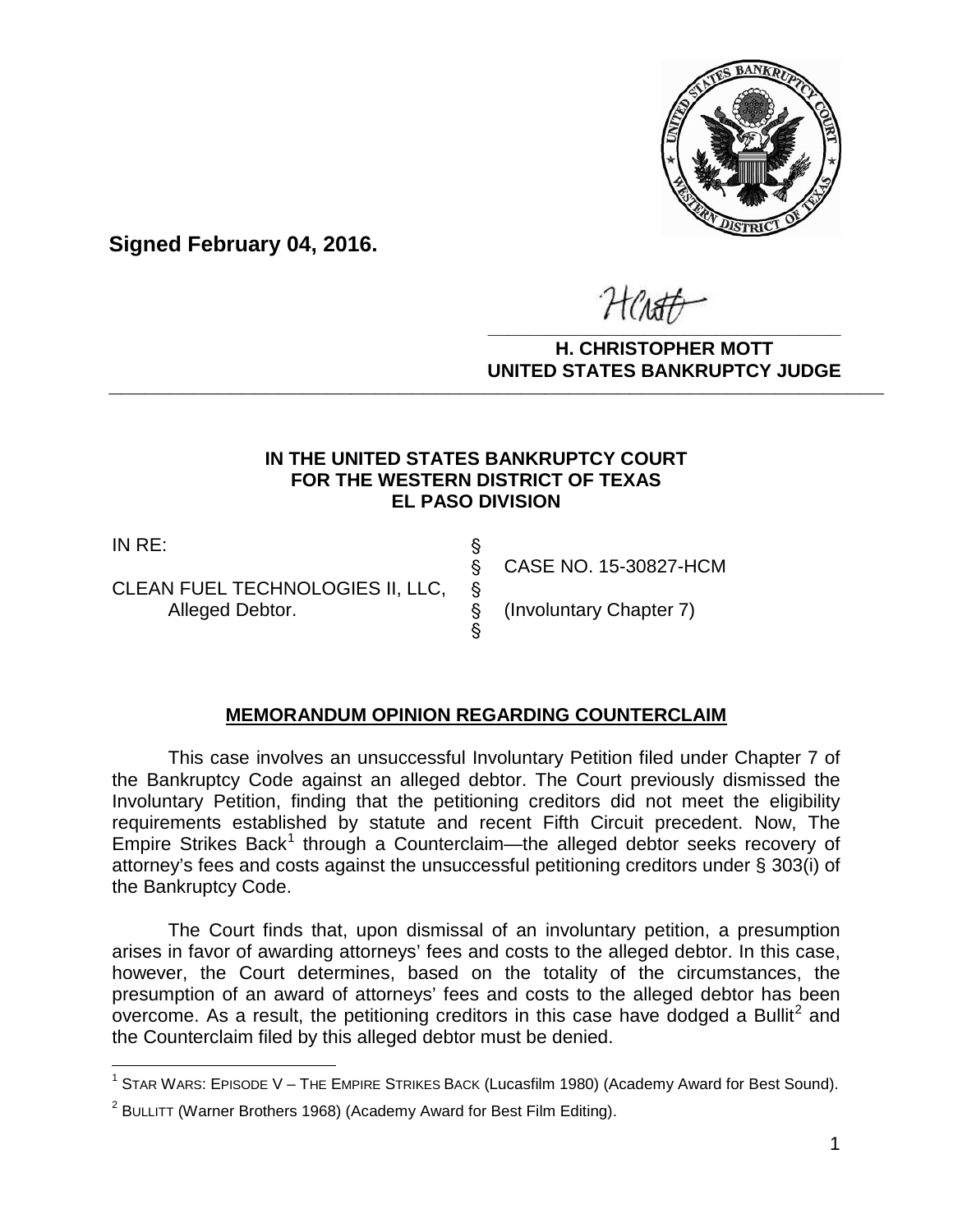#### **I. INTRODUCTION**

# **A. Counterclaim**

On January 12, 2016, the Court conducted a trial on the Counterclaim (dkt# 55) ("Counterclaim") filed by Clean Fuel Technologies II, LLC ("Clean Fuel2"), as alleged debtor, under § 303(i) of the Bankruptcy Code. The Counterclaim was filed against petitioning creditors E. L. Hollingsworth & Company, Inc. ("ELH"), Pro Tech Diesel, Inc. ("Pro Tech"), TOP Worldwide, Inc. ("TOP"), and Terminal Supply Company ("Terminal Supply") (collectively "Petitioning Creditors").

# **B. Jurisdiction**

This Court has jurisdiction over the Counterclaim pursuant to 28 U.S.C. §§ 157 and 1334. The Counterclaim arises in and under a bankruptcy case referred to this Court by the Standing Order of Reference entered in this District. The Counterclaim is a "core" proceeding pursuant to 28 U.S.C. § 157(b)(2). This Court is authorized to enter a final order and judgment with respect to the Counterclaim.

This Opinion constitutes the Court's findings of fact and conclusions of law with respect to the Counterclaim, in accordance with Rules 7052(a)(1) and 9014(c) of the Federal Rules of Bankruptcy Procedure ("Bankruptcy Rules").<sup>3</sup> In reaching its findings and conclusions set forth in this Opinion, the Court has considered and weighed all the evidence, the demeanor and credibility of witnesses, the admitted exhibits, arguments of counsel, and the pleadings and briefs filed by all parties in this case, regardless of whether they are specifically referenced in this Opinion.<sup>4</sup>

#### **II. PROCEDURAL BACKGROUND**

## **A. Filing of Involuntary Petition**

On May 27, 2015, an Involuntary Petition under Chapter 7 of the Bankruptcy Code was filed against Clean Fuel2, as alleged debtor, by the Petitioning Creditors (dkt# 1) ("Involuntary Petition"). Each of the four Petitioning Creditors asserted their eligibility to file the petition under § 303(b) of the Bankruptcy Code.

On June 19, 2015, Clean Fuel2 filed an Answer to the Involuntary Petition (dkt# 5). In its Answer, Clean Fuel2 denied that the Petitioning Creditors were eligible to file the Involuntary Petition, and set forth other allegations as affirmative defenses. On July 2, 2015, the Petitioning Creditors filed a Reply to the Answer (dkt# 21). The

 $\overline{a}$  $^3$  To the extent any finding of fact is construed to be a conclusion of law, it is hereby adopted as such. To the extent any conclusion of law is construed to be a finding of fact, it is hereby adopted as such.

<sup>4</sup> Cents (pennies) are intentionally omitted by the Court in the dollar figures used in this Opinion. Sense, however, is not intentionally omitted.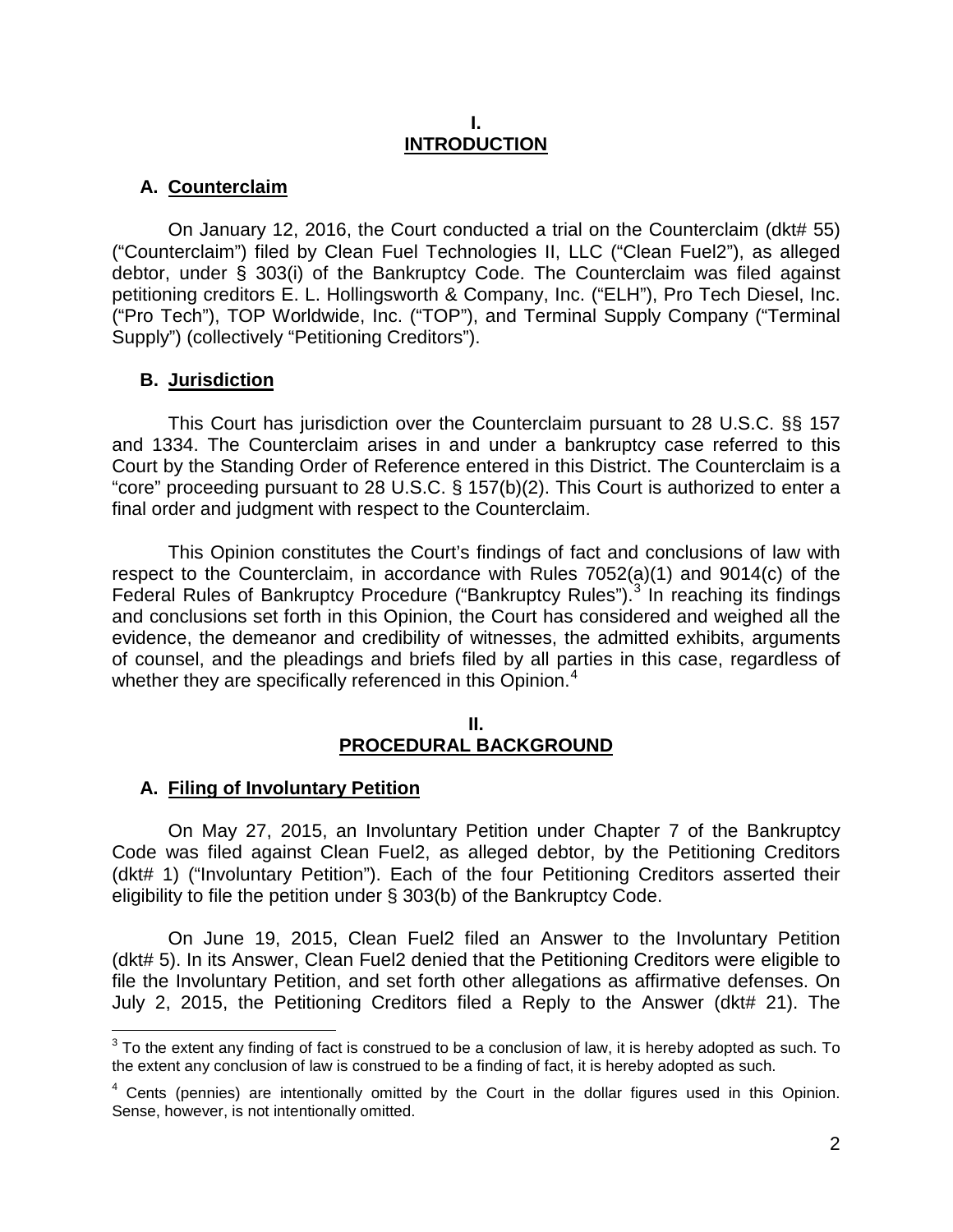Petitioning Creditors and CleanFuel2 also filed Corporate Ownership Statements (dkt# 17, 18, 19, 20, 22). The Court immediately set a trial on the contested Involuntary Petition for July 16, 2015, consistent with the directive of Bankruptcy Rule 1013(a).

#### **B. Trial and Dismissal of Involuntary Petition**

On July 16, 2015, the Court conducted a trial on the contested Involuntary Petition. At trial on the Involuntary Petition, several witnesses testified and numerous exhibits were admitted into evidence.

On July 20, 2015, the Court delivered its Oral Ruling on the contested Involuntary Petition and dismissed the Involuntary Petition ("Dismissal Ruling"). *See* written transcript of Dismissal Ruling (dkt# 54). On July 20, 2015, the Court entered an Order Dismissing the Involuntary Petition ("Dismissal Order") (dkt# 44). In the Dismissal Order, the Court retained jurisdiction to determine and adjudicate any timely filed counterclaim by Clean Fuel2 against the Petitioning Creditors under 11 U.S.C. § 303(i), and set deadlines for the filing of any counterclaim and an answer to any counterclaim.

## **C. Filing and Trial on Counterclaim**

On September 29, 2015, Clean Fuel2 timely filed a Counterclaim against the Petitioning Creditors (dkt# 55). In the Counterclaim, Clean Fuel2 requests a judgment against the Petitioning Creditors for reasonable attorneys' fees and costs incurred in the defense of the Involuntary Petition under 11 U.S.C. § 303(i)(1).

On October 30, 2015, the Petitioning Creditors timely filed their Answer to the Counterclaim (dkt# 56). At a status hearing held on December 10, 2015, respective counsel for Clean Fuel2 and for the Petitioning Creditors requested that an evidentiary trial be set on the merits of the Counterclaim. As a result, the Court set an evidentiary trial on the Counterclaim for January 12, 2016 (dkt# 59).

On January 12, 2016, the Court conducted a trial on the Counterclaim. At the conclusion of trial, the Court took its ruling on the Counterclaim under advisement. This Opinion sets forth the Court's ruling on the Counterclaim.

#### **III. FINDINGS OF FACT WITH FACTUAL BACKGROUND**

The Court admitted certain exhibits into evidence at the trial on the Counterclaim on January 12, 2016. The exhibits submitted by Clean Fuel2, as alleged debtor, are referred to herein as "Ex. D-\_". The exhibits submitted by the Petitioning Creditors, are referred to herein as "Ex. P- ".

Four witnesses testified in person at trial on the Counterclaim: (1) Mr. Jeff Berlin ("Mr. Berlin"), the Chief Financial Officer of ELH (a petitioning creditor); (2) Mr. Ricardo Rivera ("Mr. Rivera"), the President and owner of Pro-Tech (a petitioning creditor);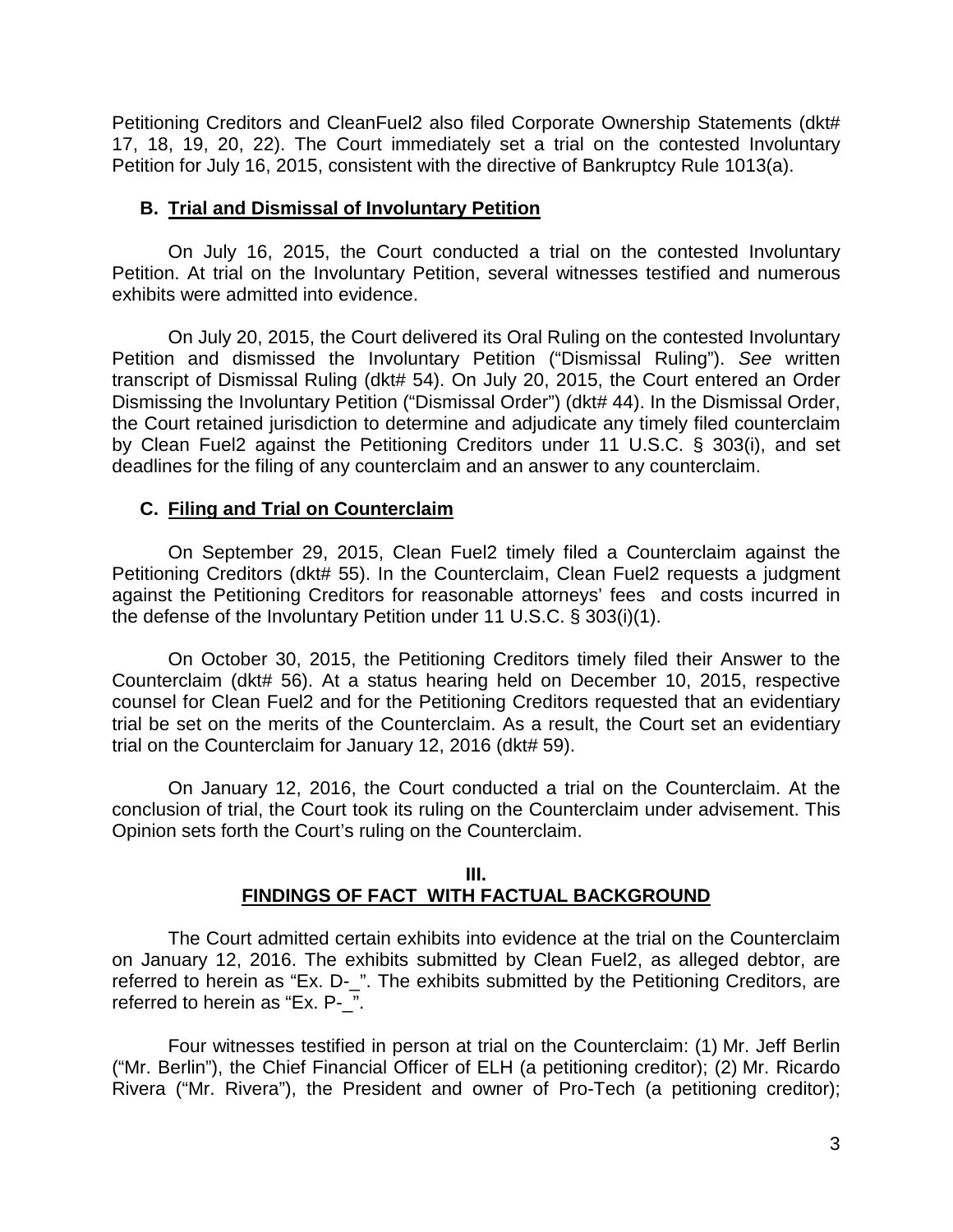(3) Mr. John Warren ("Mr. Warren"), the former Manager of Clean Fuel2 (the alleged debtor); and (4) Mr. Troy Brown ("Mr. Brown"), an attorney for and Vice President of Clean Fuel2. The testimony of Mr. Timothy Harrington ("Mr. Harrington"), the current Manager of CleanFuel2 (the alleged debtor), was received by deposition transcript and admitted at trial on the Counterclaim. *See* Ex. D-36, P-48.

At the trial on the Counterclaim, and upon request, the Court took judicial notice of the prior trial on the Involuntary Petition and of the exhibits admitted at such prior trial.

## **A. Clean Fuel2 Formation and Business**

Clean Fuel2 (the alleged debtor) was formed in May 2014 as a Texas limited liability company. Clean Fuel2 is governed by an Operating Agreement dated May 29, 2014 ("Operating Agreement"). *See* Ex. P-1. According to the Operating Agreement, CleanFuel2 is a "manager-managed" company. The Manager of Clean Fuel2 from its Inception<sup>5</sup> in May 2014 through March 2015 was Mr. Warren. From March 2015 through the present date, Mr. Harrington has served as the Manager.

Clean Fuel2 has two member owners—Clean Fuel Technologies, LLC ("CleanFuel1") and Trucknology, LLC ("Trucknology"). CleanFuel1 owns an 85% membership interest in CleanFuel2. The owners of Clean Fuel1 include Mr. Warren as well as Mr. Harrington and Mr. Brown, attorneys for CleanFuel2. Trucknology owns the remaining 15% membership interest in CleanFuel2. The owners of Trucknology include Mr. Berlin and Mr. Christopher Shepard ("Mr. Shepard"). Mr. Berlin is the Chief Financial Officer of ELH and Mr. Shepard is the President of ELH. ELH is a large transportation and logistics trucking company headquartered in Michigan. TOP is a wholly owned subsidiary of ELH, and a transportation broker that moves freight.

Clean Fuel2 was formed to develop technology and manufacturing capabilities for "conversion kits" to be installed on diesel trucks. These conversion kits were to be used to convert diesel truck engines so that diesel trucks could run on liquefied natural gas, as well as diesel fuel. Since liquefied natural gas was less expensive than diesel fuel, if successful, these conversion kits could result in fuel cost savings in operating diesel trucks.

Clean Fuel1 is the predecessor to Clean Fuel2. Clean Fuel1 was already engaged in the development of these conversion kits, but lacked sufficient capital to complete what was called Phase 2 of the development process. So, the principals of Clean Fuel1 (Mr. Harrington, Mr. Brown, and Mr. Warren) approached the principals of ELH (Mr. Berlin and Mr. Shepard) in hopes of obtaining additional capital. As a result, Dangerous Liaisons<sup>6</sup> were created when Clean Fuel2 was born in May 2014. Clean Fuel2 was founded with its majority owner being Clean Fuel1 (controlled by Mr. Harrington, Mr. Brown, and Mr. Warren) and its minority owner being Trucknology

 5 INCEPTION (Warner Brothers 2010) (Academy Award for Best Achievement in Cinematography).

<sup>6</sup> DANGEROUS LIAISONS (Lorimar Film Entertainment 1988) (Academy Award for Best Costume Design).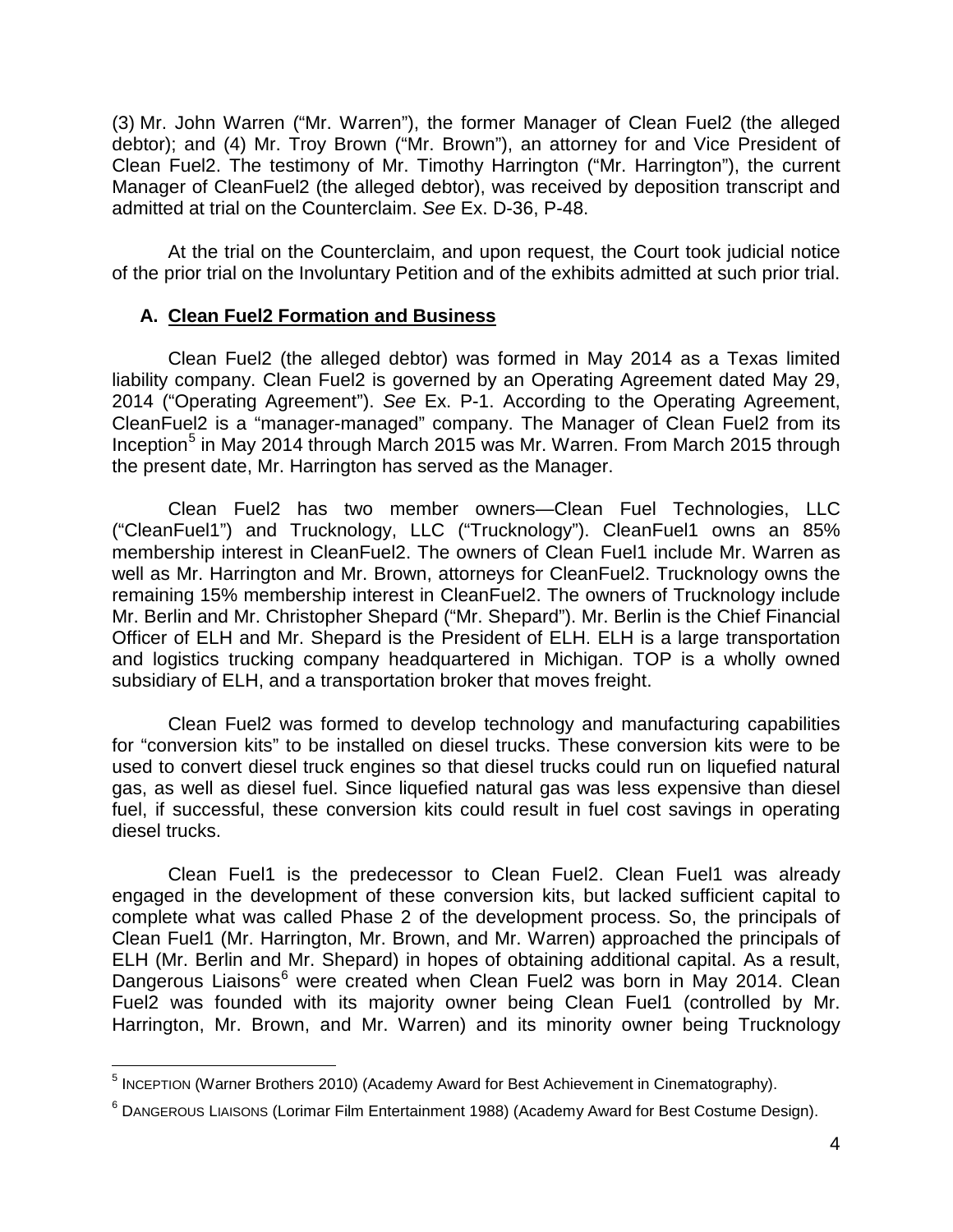(controlled by Mr. Berlin and Mr. Shepard). A conditional Assignment of the assets of Clean Fuel1 to Clean Fuel2 was executed about the same time. *See* Ex. D-1.

Unfortunately, multiple disputes soon arose between the members of Clean Fuel2—Clean Fuel1 (and its principals Mr. Harrington, Mr. Brown, and Mr. Warren) and Trucknology (and its principals Mr. Berlin and Mr. Shepard, who were also officers of creditors ELH and TOP). These disputes included capital contribution requirements referenced in the Operating Agreement and related conditional Assignment of the assets of Clean Fuel1 to Clean Fuel2. Essentially, much of this dispute centered around whether Trucknology satisfied its capital contribution requirements in the amount of \$900,000 to Clean Fuel2 as set forth in the Operating Agreement and related Assignment. Trucknology takes the position that it satisfied this contribution requirement by arranging for Clean Fuel2 to enter into a loan agreement with Clean Energy Finance LLC ("Clean Energy Finance") for \$925,000. Conversely, Clean Fuel1 takes the position that the Clean Energy Finance loan did not satisfy Trucknology's contribution requirements. Additional disputes arose regarding the quality of the conversion kits delivered by Clean Fuel2 to ELH and installed on diesel trucks operated by ELH, payment of rent by Clean Fuel2 under a sublease with ELH, payment of freight charges owed to TOP, and various other matters.

 The short-lived Clean Fuel2 business venture never got off the ground. The Crash<sup>7</sup> of the venture occurred after a controversial meltdown meeting in December 2014. At the meeting, ELH made certain demands regarding defective conversion kits, which Clean Fuel2 disputed. ELH made demand for rent under a sublease of Clean Fuel2's facility located in Vinton, Texas. *See* Ex. P-20. ELH requested a change in the management structure of Clean Fuel2. Mr. Berlin resigned from his position as CFO of Clean Fuel2. A There Will Be Blood<sup>8</sup> attitude quickly developed, with litigation erupting between the parties in various courts, much of which is ongoing.

Clean Fuel2 was no longer operating as a business by the time the Involuntary Petition was filed against it on May 27, 2015. Bank account statements of Clean Fuel2 demonstrated that Clean Fuel2 only had a few hundred dollars in the bank in the months preceding the petition filing, and had received very few deposits and written very few checks. *See* Ex. P-30. Financial statements of Clean Fuel2 showed a loss of \$913,229 with liabilities in excess of \$1,564,000 and assets of \$837,518 for the year ending December 2014. *See* Ex. P-2.

## **B. Involuntary Petition Trial and Dismissal Ruling**

The Petitioning Creditors filed the Involuntary Petition against Clean Fuel2 on May 27, 2015, and requested the Court to enter an order of relief under Chapter 7 of the Bankruptcy Code against CleanFuel2 (dkt# 1).

 $\overline{a}$ 

<sup>&</sup>lt;sup>7</sup> CRASH (Bob Yari Productions 2004) (Academy Award for Best Picture).

 $^8$  THERE WILL BE BLOOD (Miramax 2007) (Academy Award for Best Achievement in Cinematography).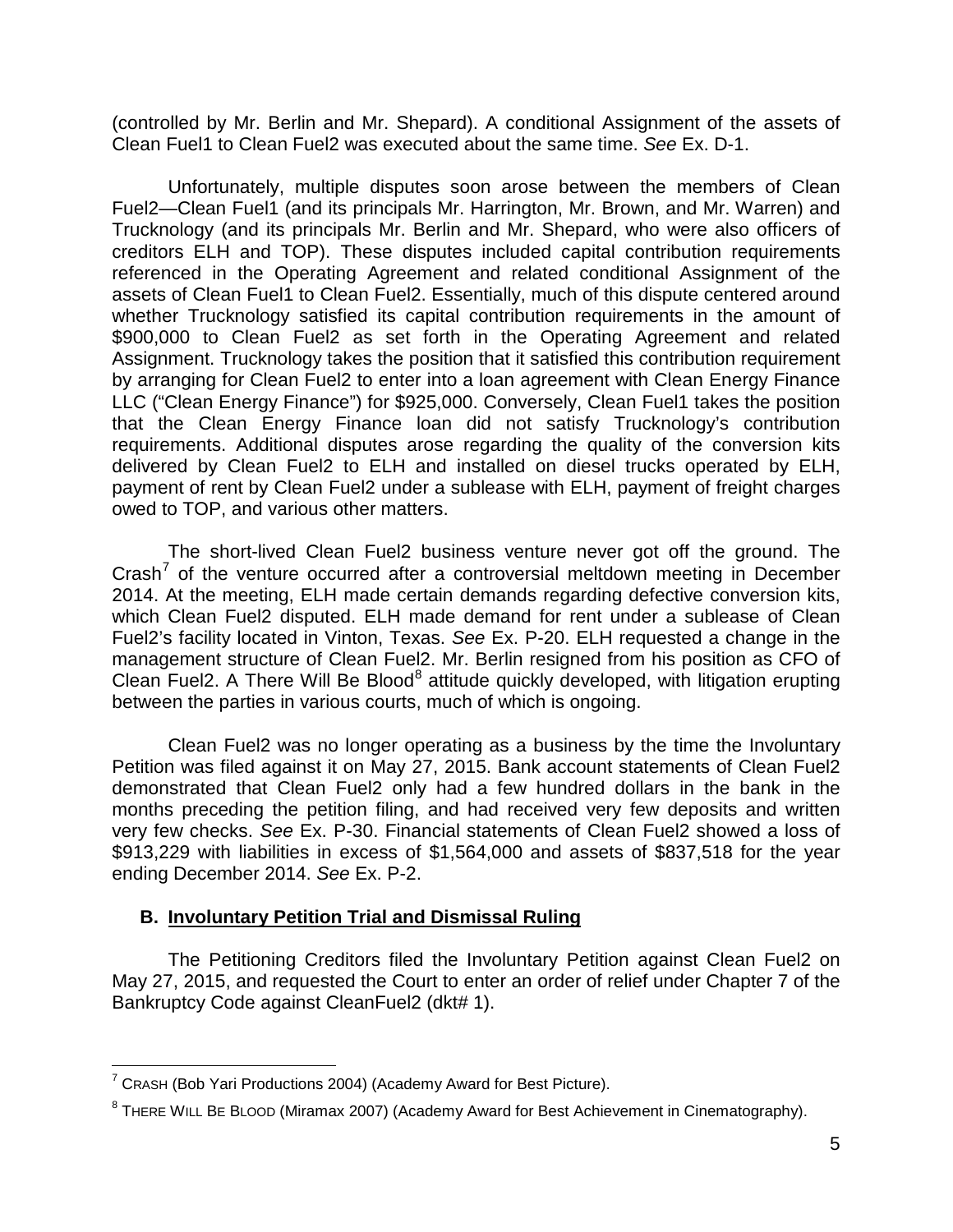In the Involuntary Petition, the Petitioning Creditors alleged that the following amounts were owed by Clean Fuel2 under open account balances: ELH asserted a claim of \$26,118; TOP asserted a claim of \$2,595; Pro-Tech asserted a claim of \$113,170; and Terminal Supply asserted a claim of \$32,421. *See* Involuntary Petition (dkt# 1, pp. 2-4). The basis for the claims asserted by the Petitioning Creditors against Clean Fuel2 is summarized as follows. ELH asserted claims against Clean Fuel2 based on unpaid rent under a sublease, freight services, and management fees. TOP asserted a claim against Clean Fuel2 based on product shipping costs. Pro-Tech asserted a claim against Clean Fuel2 for diesel mechanic services. Terminal Supply asserted a claim against Clean Fuel2 based on sales of harness products.

The Court conducted a trial on the contested Involuntary Petition on July 16, 2015. Several witnesses—including Mr. Harrington (of CleanFuel1 and CleanFuel2), Mr. Warren (of CleanFuel1 and CleanFuel2), Mr. Berlin (of ELH, TOP, and Trucknology), and Ms. Heather Cordova and Mr. Rivera (of Pro-Tech)—testified at this trial. Numerous exhibits were introduced by both Clean Fuel2 and the Petitioning Creditors.

On July 20, 2015, the Court delivered its Dismissal Ruling and dismissed the Involuntary Petition filed against Clean Fuel2. *See* written transcript of Dismissal Ruling (dkt# 54). In short, the Involuntary Petition was dismissed because the Court determined that the Petitioning Creditors were not eligible to file an Involuntary Petition under 11 U.S.C. § 303(b)(1)—as their claims were the subject of a bona fide dispute. In many respects, the Court's decision to dismiss the Involuntary Petition hinged on the Court's interpretation of the recent Fifth Circuit case of *In re Green Hills Dev. Co., LLC*, 741 F.3d 651 (5th Cir. 2014). In *Green Hills*, the Fifth Circuit found that a bona fide dispute as to the *amount* of a petitioning creditor's claim makes a petitioning creditor ineligible to file an involuntary petition, due to amendments to the Bankruptcy Code. *Green Hills*, 741 F.3d at 657, 660. In so doing, the Fifth Circuit in *Green Hills* seemingly overruled, in part, its precedent in *In re Sims*, 994 F.2d 210, 221 (5th Cir. 1993), where the Fifth Circuit suggested that a bona fide dispute as to the *amount* of a petitioning creditor's claim did not make the petitioning creditor ineligible to file an involuntary petition. *Green Hills*, 741 F.3d at 657.

Here, it appeared to the Court that the claims of the Petitioning Creditors against Clean Fuel2 were the subject of a bona fide dispute as to amount, even if there was no bona fide dispute as to some amount of liability.<sup>9</sup> As a result, the Court dismissed the Involuntary Petition against Clean Fuel2, stating that the dismissal was a "close" and "technical" call for the Court and recognizing that courts are divided over this legal issue. *See* Dismissal Ruling (dkt# 54, pp. 16, 17, 50).

 $\overline{a}$ 

 $9$  The Court dismissed the Involuntary Petition based, in part, on Mr. Warren's testimony on July 16, 2015 that, as Manager of Clean Fuel2, he had not authorized purchases from some of the Petitioning Creditors. *See* Dismissal Ruling (dkt# 54, pp. 32-37, 44-46). Yet, at the subsequent trial on the Counterclaim on January 12, 2016, Mr. Warren testified that he had in fact authorized some purchases.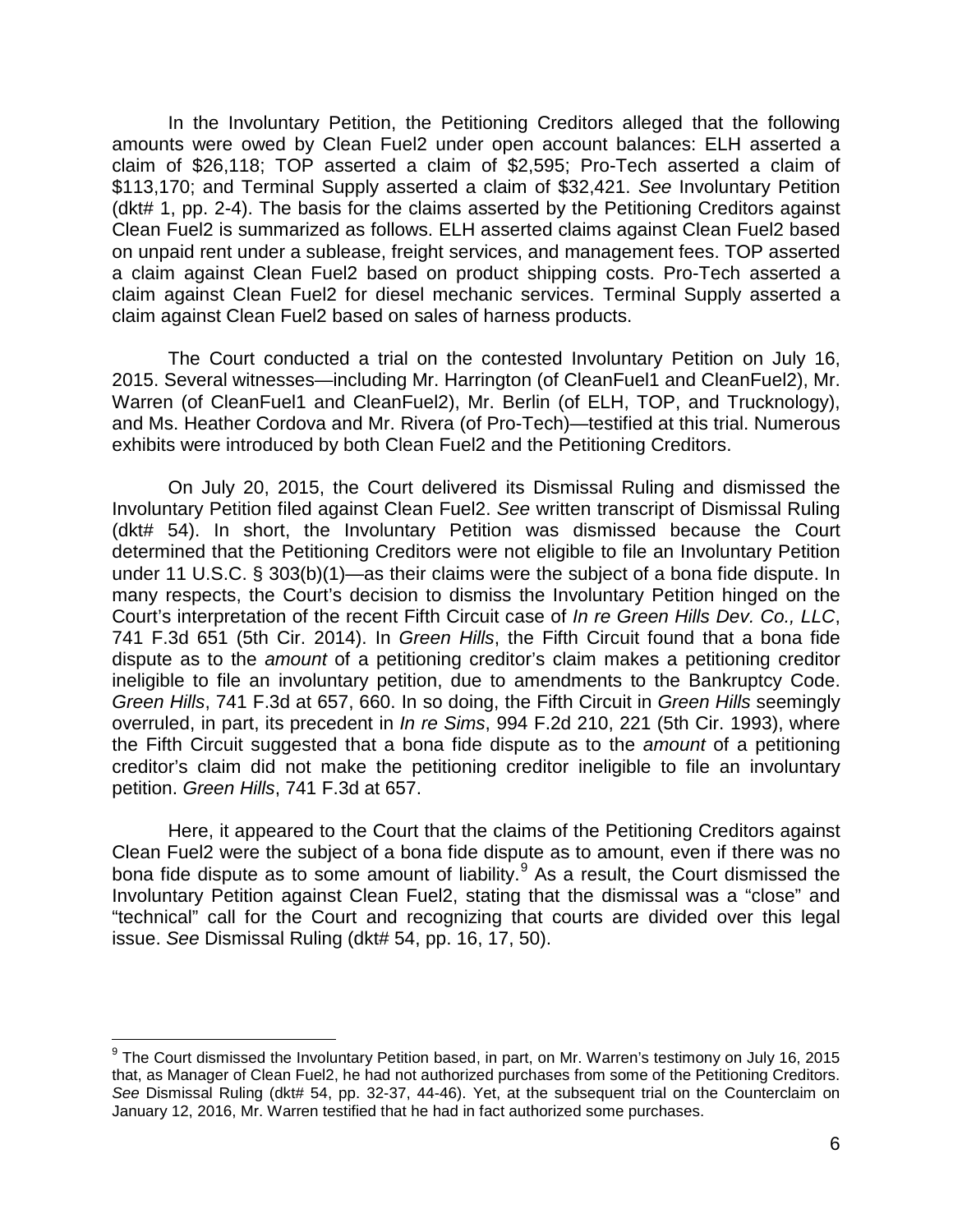#### **C. Counterclaim for Attorneys' Fees and Costs**

In its Counterclaim against the Petitioning Creditors, Clean Fuel2 seeks an award of attorneys' fees totaling \$17,171 and costs totaling \$1,880 for defending the Involuntary Petition. *See* Invoices and Receipts at Exs. D-37 and D-39. At the trial on the Counterclaim, CleanFuel2 sought recovery of additional attorney's fees totaling \$1,665 for preparation and pursuit of the Counterclaim. *See* Ex. D-38.

The attorneys' fees requested include legal services rendered by both Mr. Brown and Mr. Harrington. *See* Ex. D-37. Mr. Harrington, however, testified at the trial on the Involuntary Petition as a fact witness in his capacity as Manager of Clean Fuel2. He did not serve or appear as an attorney of record for Clean Fuel2 in this bankruptcy case.

Mr. Brown's legal services make up the bulk of the attorneys' fees requested by Clean Fuel2. *See* Exs. D-37 and D-38. Mr. Brown served as the attorney of record for Clean Fuel2 in this bankruptcy case and at the trials on both the Involuntary Petition and on the Counterclaim. Yet, Mr. Brown plays several other roles—Mr. Brown is an officer of Clean Fuel2, an owner of Clean Fuel2 (through Clean Fuel1), and had his law office in Vinton, Texas at Clean Fuel2's place of business (which was subleased by Clean Fuel2 from ELH). Mr. Brown also admitted that he had no written engagement letter for legal services with Clean Fuel2, and that, as of the date of the hearing on the Counterclaim, Clean Fuel2 had not paid him for any legal services.

The costs requested by Clean Fuel2 include reimbursement of airfare for Mr. John Berg (a Vice President of Clean Fuel2) for travel to the trial on the Involuntary Petition. *See* Ex. D-39. Yet, Mr. Berg did not testify and was not called as a witness.

 The last time Clean Fuel2 actually conducted any business was in early 2015 many months prior to the filing of the Involuntary Petition. Clean Fuel2 has outstanding debts of more than \$100,000, has not paid rent to ELH via the registry of the Texas state court as required by order of the state court, has little money in the bank, has no income, and has had judgments taken against it in various jurisdictions. *See* Ex.D-36, pp. 19-29; Ex.P-29, P-42, P-43, P-45, P-48. Meanwhile, Clean Fuel2 continues to litigate with ELH and TOP (through its owner-attorneys Mr. Brown and Mr. Harrington), despite stating that Clean Fuel2 is unable to pay court fees and costs. *See* Ex. P-40, P-42, P-44, P-45, P-46; Ex.D-36, pp. 28-29.

Clean Energy Finance, a third party that made a secured loan of \$925,000 to Clean Fuel2, has not been paid by Clean Fuel2. *See* Ex. D-16; Ex.D-36, pp. 21-22. Clean Energy Finance did not file a UCC-1 Financing Statement and has not perfected its security interest in the assets of Clean Fuel2. *See* Ex. P-47.

According to Mr. Berlin of ELH, Clean Fuel2 still has inventory and equipment sitting in warehouses throughout the country. Mr. Berlin testified that, in his view, the management of Clean Fuel2 is doing nothing to address its liabilities and assets in such warehouses. Mr. Berlin and Trucknology (as a minority member of Clean Fuel2), have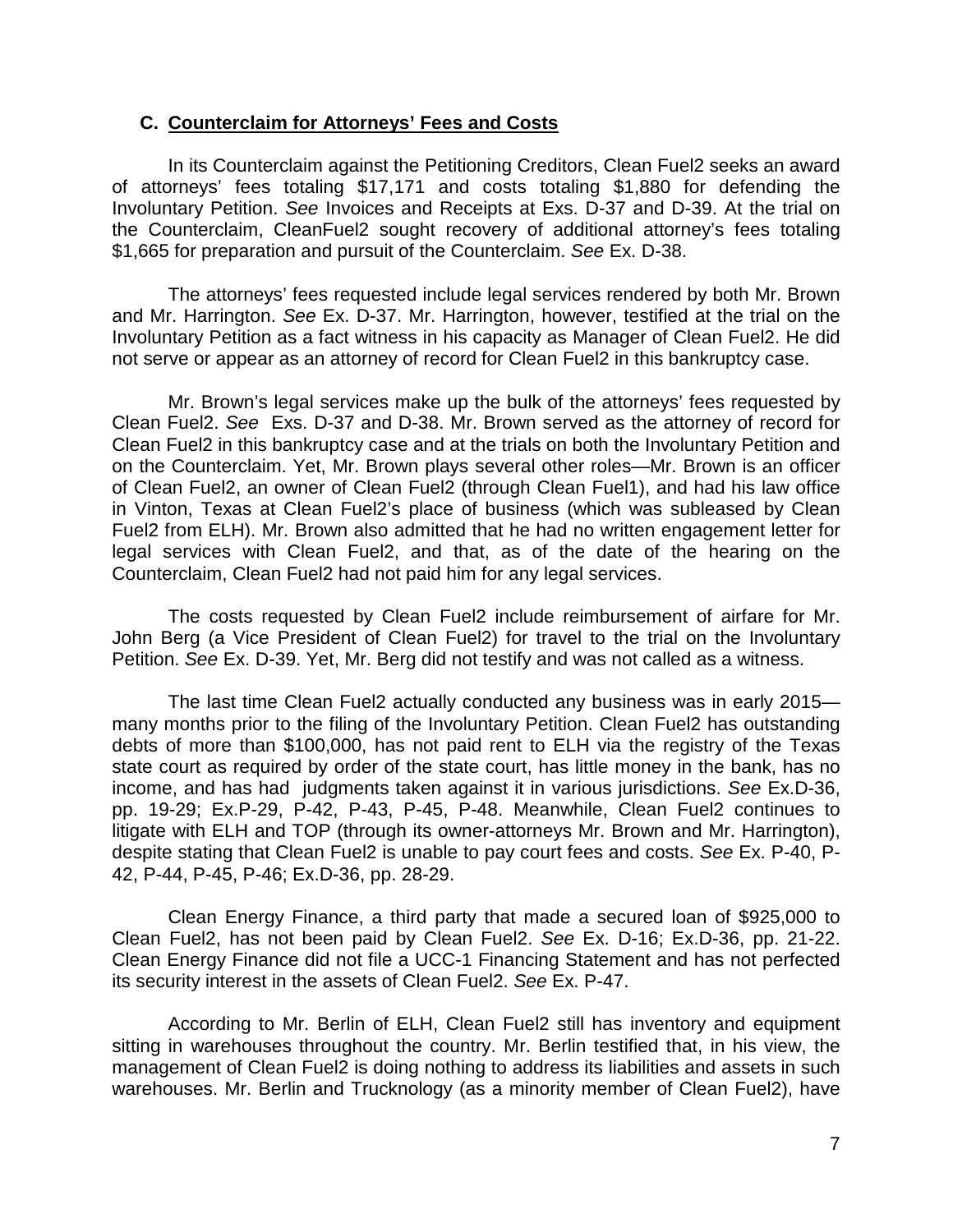no ability to manage or control Clean Fuel2's assets and liabilities since Clean Fuel2 is a manager-managed company. Mr. Harrington (of Clean Fuel1) is currently the Manager of Clean Fuel2—Mr. Warren (of Clean Fuel1) was the previous Manager of Clean Fuel2. Clean Fuel2 is controlled by its majority member (Clean Fuel1), and the principals of such majority member—Mr. Harrington, Mr. Brown, and Mr. Warren. Management of the defunct Clean Fuel2 seems content to just litigate and appeal any adverse rulings rendered against it and to simply ignore its other creditors.

In substance, this is the foundation behind the decision of the Petitioning Creditors to file the Involuntary Petition against Clean Fuel2—they lacked any remedy for The Hurt Locker<sup>10</sup> in which they found themselves. As a result, the Petitioning Creditors filed the Involuntary Petition seeking the appointment of an independent Chapter 7 bankruptcy trustee to collect and liquidate the remaining assets of Clean Fuel2, resolve claims, and pay Clean Fuel2's creditors from such liquidation.

#### **IV. CONCLUSIONS OF LAW WITH LEGAL ANALYSIS**

# **A. Summary of Counterclaim**

The Counterclaim filed by Clean Fuel2 requests the Court to award attorneys' fees and costs against the Petitioning Creditors under § 303(i)(1) of the Bankruptcy Code. The Counterclaim states that Clean Fuel2 "retained counsel and answered and defended" the Involuntary Petition and "incurred costs and reasonable attorneys' fees in the defense" of the Involuntary Petition (dkt# 55). In sum, Clean Fuel2 requests reimbursement of attorneys' fees of \$17,171 and reimbursement of costs of \$1,880 for defending the Involuntary Petition. Clean Fuel2 also seeks an additional \$1,665 in attorneys' fees relating to prosecution of its Counterclaim.

# **B. Summary of Petitioning Creditors' Answer and Trial Brief**

The Answer to the Counterclaim filed by the Petitioning Creditors contends that they should not be liable for any attorneys' fees or costs incurred by Clean Fuel2 in defense of the Involuntary Petition (dkt# 56). The Petitioning Creditors also specifically object to certain fees and costs requested by Clean Fuel2—such as any attorneys' fees for legal services rendered by Mr. Harrington (since he acted as a fact witness only and not an attorney), and the cost of Mr. Berg's airfare (since he did not testify at trial).

On January 11, 2016, the Petitioning Creditors filed their Trial Brief with respect to the Counterclaim (dkt# 66, 67). In general, the Trial Brief requests the Court to follow a line of cases granting wide discretion to the court in determining whether any award of attorneys' fees is justified under § 303(i)(1) of the Bankruptcy Code. The Petitioning Creditors cite to a number of factors and circumstances in support of their contention that Clean Fuel2 should not be entitled to any award of attorneys' fees and costs.

 $\overline{\phantom{a}}$ <sup>10</sup> THE HURT LOCKER (Voltage Pictures 2008) (Academy Award for Best Picture).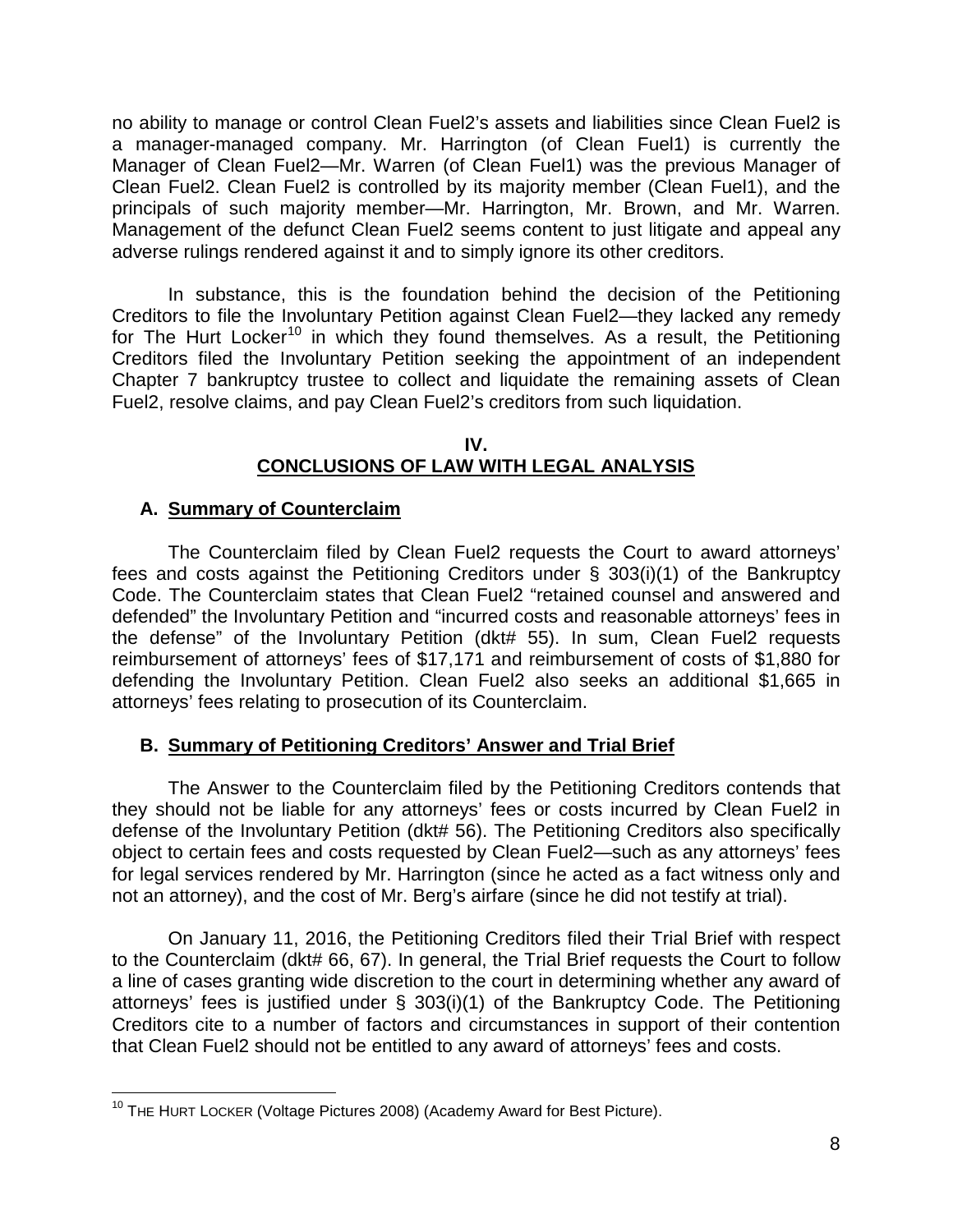# **C. Analysis of Statute and Case Law Precedent**

Section 303 of the Bankruptcy Code governs involuntary bankruptcy petitions. With respect to the Counterclaim filed by Clean Fuel2 against the Petitioning Creditors, the Bankruptcy Code provides, in relevant part, as follows:

(i) If the court dismisses a petition under this section other than on consent of all petitioners and the debtor, and if the debtor does not waive the right to judgment under this subsection, the court *may* grant judgment–

(1) against the petitioners and in favor of the debtor for–

- (A) costs; or
- (B) a reasonable attorney's fee; or
- (2) against any petitioned that filed the petition in bad faith, for–
	- (A) any damages proximately caused by such filing; or
	- (B) punitive damages.

## 11 U.S.C § 303(i) (emphasis added).

 $\overline{\phantom{a}}$ 

Based on the statute, an alleged debtor (like Clean Fuel2) who successfully defends against an involuntary petition *may* be awarded reasonable attorney's fees and costs from the unsuccessful petitioning creditors if three prerequisites are satisfied: (1) the court has dismissed the involuntary petition; (2) the dismissal was not with the consent of the alleged debtor and the petitioning creditors; and (3) the alleged debtor did not waive its right to recovery. In the present case, Clean Fuel2 has met these three statutory prerequisites. The Court dismissed the Involuntary Petition against Clean Fuel2, the dismissal was contested, and Clean Fuel2 has not waived its right to a judgment against the Petitioning Creditors.<sup>11</sup>

So, the three statutory prerequisites to an alleged debtor's right to seek an award of attorneys' fees and costs are clear. However, the use of the discretionary term "may" in § 303(i) has resulted in different analytical approaches being used by the courts to determine when to actually award fees and costs. Although the differences in some of the approaches taken by courts are easily identified, other differences appear more subtle. So far, the Fifth Circuit has not directly addressed the approach to be used in awarding fees and costs under § 303(i) of the Bankruptcy Code.

<sup>&</sup>lt;sup>11</sup> The use of the term "judgment" in 11 U.S.C.  $\S$  303(i) may imply that the filing of an adversary proceeding (as opposed to the filing of a motion initiating a contested matter) is necessary for an alleged debtor to obtain an award of fees against unsuccessful petitioning creditors. However, the Fifth Circuit has recently recognized that an award of fees and costs against the signing petitioning creditors may be sought by filing a motion initiating a contested matter. *See In re McMillan*, 614 F. App'x 206, 210 (5th Cir. 2015) (unpublished opinion). This was the procedure used in the instant case. The alleged debtor, Clean Fuel2, filed the Counterclaim initiating a contested matter that requested an award of attorneys' fees and costs under 11 U.S.C. § 303(i) from the signing Petitioning Creditors.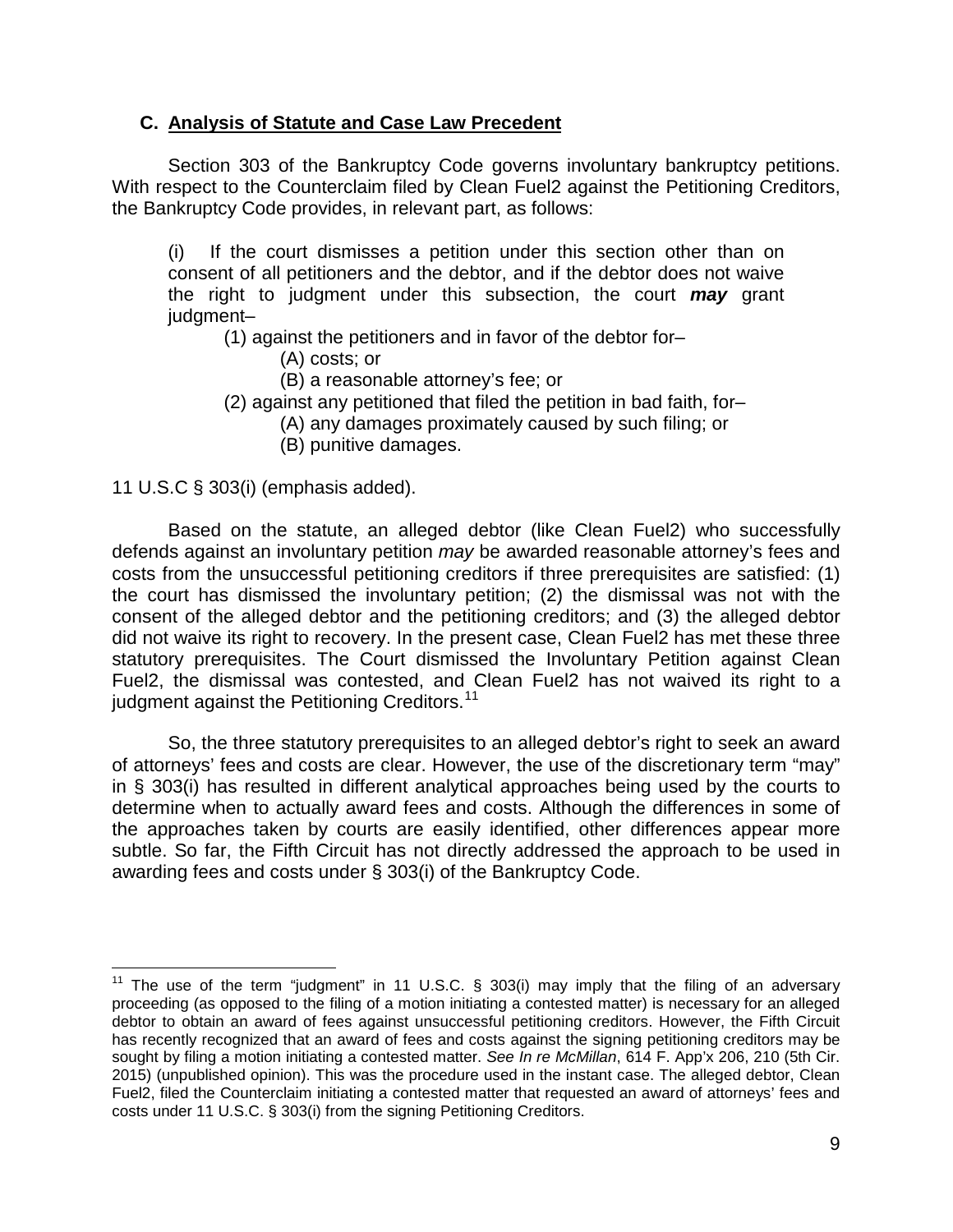To start, some courts have noted that § 303(i) of the Bankruptcy Code can function as an "automatic" fee-shifting statute. This approach follows the "English Rule"—the loser pays. In simple terms, the unsuccessful petitioning creditor is Unforgiven<sup>12</sup> and must automatically pay the reasonable attorneys' fees and costs of the alleged debtor. *See generally In re Synergistic Tech., Inc.*, 2007 WL 2264700, at \*5 (Bankr. N.D.Tex. Aug. 6, 2007); *In re Commonwealth Sec. Corp.*, 2007 WL 309942, at \*6 (Bankr. N.D.Tex. Jan. 25, 2007) (discussing this approach). This Court, however, declines to follow the English Rule approach because the Court finds it removes the discretionary term "may" from the language of § 303(i) and erroneously replaces it with the mandatory directive "shall".

In stark contrast, some bankruptcy courts follow an approach where there is not even a presumption of an award of attorneys' fees at all—instead, the court only examines the "totality of the circumstances" in awarding fees under § 303(i) of the Bankruptcy Code. *See e.g., Synergistic Tech.,* 2007 WL 2264700, at \*5 ("This court concludes that, with respect to section 303(i)(1) attorney's fee shifting, a court looks at the totality of the circumstances. No presumptions apply one way or another."); *In re Allied Riser Commc'ns Corp.*, 282 B.R. 420, 424 (Bankr. N.D.Tex. 2002) ("The statute does not provide anything more than a grant of authority."). This approach focuses heavily on the discretion implied by Congress's use of the term "may" in § 303(i).

Finally, yet another approach taken by courts with respect to § 303(i) of the Bankruptcy Code harmonizes the two preceding approaches. In general, under this harmonized approach, the courts apply a "presumption" that attorneys' fees will be awarded against unsuccessful petitioning creditors, with the presumption being rebuttable based on the "totality of the circumstances" test. This harmonized "presumption" approach appears to be the majority view (with subtle differences), and has been followed by circuit courts that have addressed the issue. *See e.g., Crest One Spa v. TPG Troy, LLC (In re TPG Troy, LLC)*, 793 F.3d 228, 235 (2d Cir. 2015) (supporting citations omitted); *Orange Blossom L.P. v. S. California Sunbelt Developers, Inc. (In re S. California Sunbelt Developers, Inc.)*, 608 F.3d 456, 462 (9th Cir. 2010) (§ 303(i)(1) is a fee-shifting provision that creates a "rebuttable presumption" in favor of an award of attorneys' fees); *Sofris v. Maple-Whitworth, Inc., et. al. (In re Maple-Whitworth, Inc.)*, 556 F.3d 742, 746 (9th Cir. 2009) (dismissal of involuntary petition creates a "rebuttable presumption" that fees will be awarded, which may be overcome by the "totality of circumstances"); *see also In re TRED Holdings, L.P.*, No. 10–407492010, WL 3516171, at \*7 (Bankr. E.D.Tex. Sept. 3, 2010); (§ 303(i)(1) raises a "rebuttable presumption" that reasonable fees and costs will be awarded and applying the totality of the circumstances test).

Under this "presumption" approach, the unsuccessful petitioning creditors bear the burden of establishing that factors exist that overcome the presumption of awarding fees under § 303(i) based upon the "totality of the circumstances" test. Courts have examined key factors to determine whether the petitioning creditors have overcome the presumption based on the "totality of the circumstances" test. These key factors include:

 $\overline{\phantom{a}}$ 

<sup>&</sup>lt;sup>12</sup> UNFORGIVEN (Warner Brothers 1992) (Academy Award for Best Picture).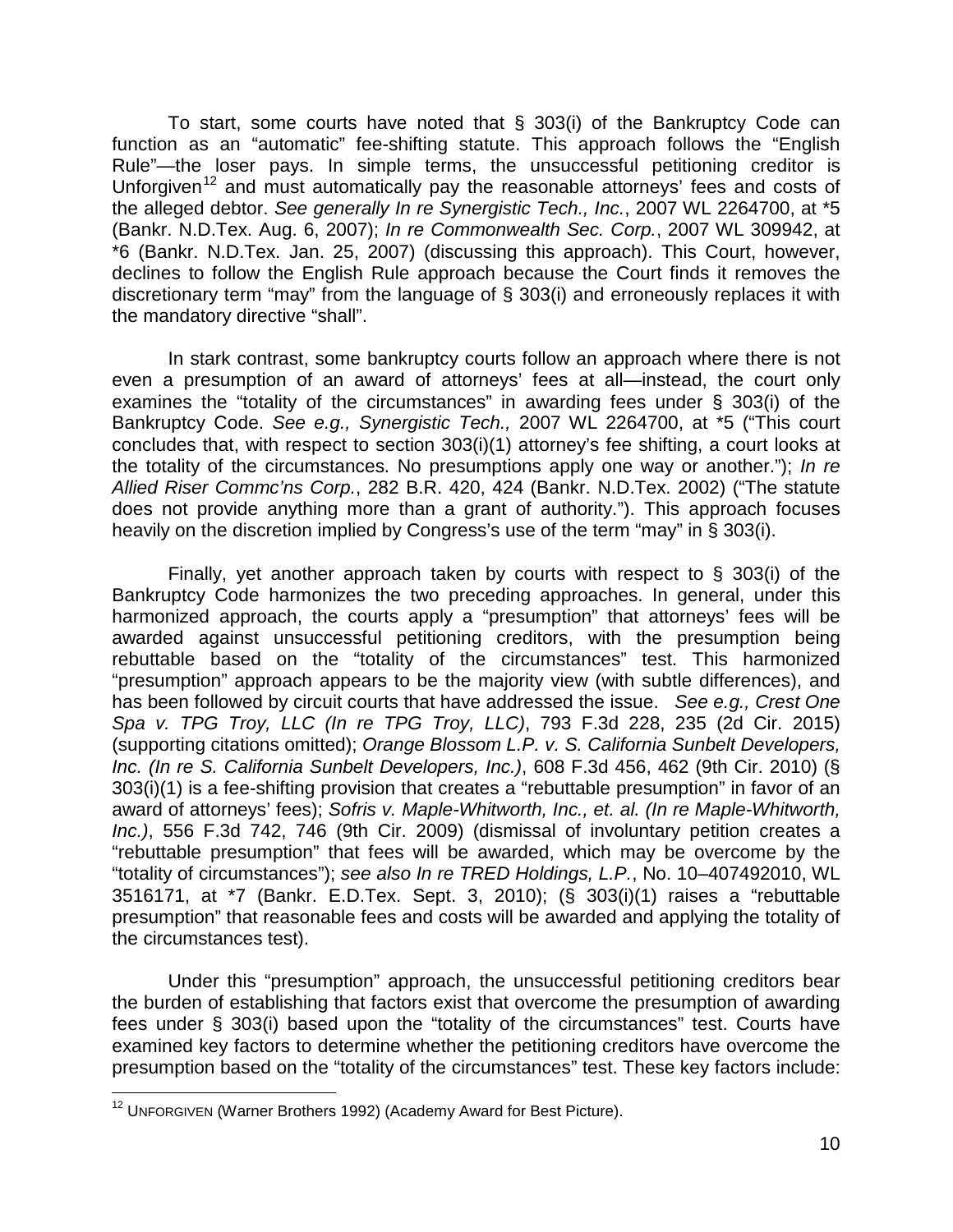(1) the merits of the involuntary petition; (2) the role of any improper conduct on the part of the alleged debtor; (3) the reasonableness of the actions taken by the petitioning creditors; and (4) the motivation and objectives behind the filing of the involuntary petition. *See e.g., TPG Troy*, 793 F.3d at 235 (supporting citations omitted); *S. California Sunbelt*, 608 F.3d at 462; *Higgins v. Vortex Fishing Sys., Inc. (In re Vortex Fishing Sys., Inc.)*, 379 F.3d 701, 707 (9th Cir. 2004). This list of key factors is not exhaustive, and "a bankruptcy court may, in its discretion, choose to consider other material factors it deems relevant." *Vortex Fishing*, 379 F.3d at 708.

This Court finds that the majority "presumption" approach—i.e., that a presumption exists that an award of attorneys' fees and costs will be made against unsuccessful petitioning creditors, but that the presumption may be rebutted based on the totality of the circumstances—is the most persuasive approach. In this Court's view, the "presumption" approach recognizes the seriousness of filing an involuntary petition by creating a presumption that fees will be awarded against creditors if they are unsuccessful. Yet this "presumption" approach still affords the court discretion on whether to award fees, consistent with the statutory term "may" used in § 303(i). This Court will, therefore, adopt this harmonized "presumption" approach.

Given the subtle differences in even this majority "presumption" approach to awarding fees under § 303(i), the Court will apply the framework recently followed by the Second Circuit in *TPG Troy.* 793 F.3d at 235 (supporting citations omitted). In sum, the framework is as follows: § 303(i) of the Bankruptcy Code creates a "presumption" that fees and costs should be awarded to the alleged debtor if the involuntary petition is dismissed. The presumption of a fee award may be rebutted by the petitioning creditors with evidence that a fee award is not warranted based on the "totality of the circumstances" test. The totality of circumstances test involves a consideration of four key factors, as well as any additional material factors the court chooses to consider and deems relevant. *See e.g., TPG Troy,* 793 F.3d at 235 (supporting citations omitted); *Vortex Fishing*, 379 F.3d at 707-8.<sup>13</sup>

# **D. Application of Presumption and Totality of Circumstances Test**

At the outset, the Court recognizes that there is a "presumption" in favor of awarding reasonable attorney's fees and costs to Clean Fuel2, since the Involuntary Petition filed by the Petitioning Creditors was dismissed after trial on the merits. The Petitioning Creditors have the burden of rebutting this presumption of an award of fees and costs, based on the totality of circumstances test.

Applying the totality of circumstances test, the Court has considered and evaluates the following factors.

 $\overline{\phantom{a}}$ <sup>13</sup> A trial court's decision on awarding attorneys' fees and costs under § 303(i) is reviewed on appeal for abuse of discretion. *See e.g.*, *Susman v. Schmid (In re Reid),* 854 F.2d 156, 161 (7th Cir. 1988).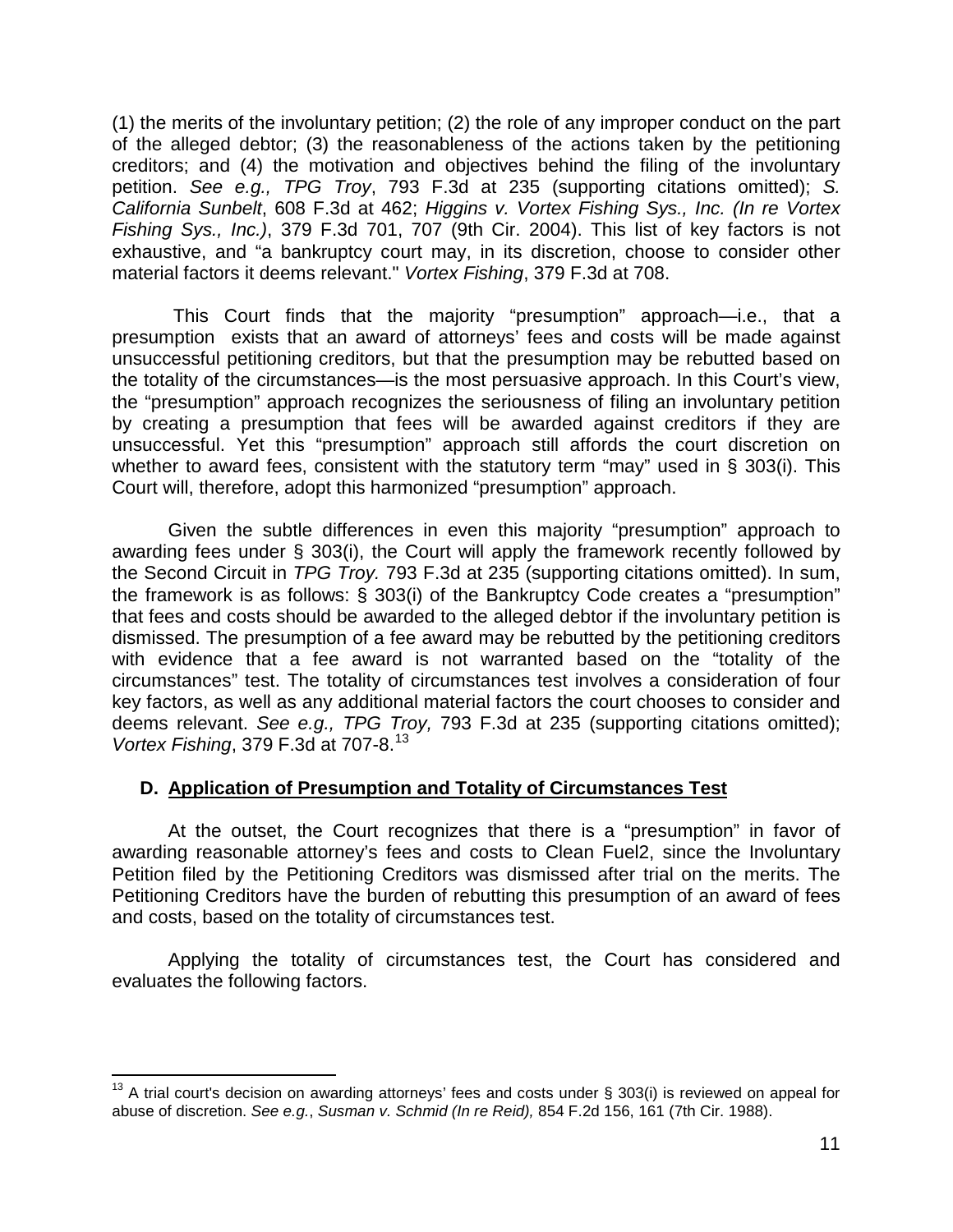#### **1.** *Merits of the Involuntary Petition*

First, the Court considers the merits of the Involuntary Petition filed by the Petitioning Creditors against Clean Fuel2. This first factor focuses on the degree to which an involuntary petition, though ultimately unsuccessful, had merit. *See e.g. Susman v. Schmid (In re Reid),* 854 F.2d 156, 161-2 (7th Cir. 1988).

Without doubt, the filing of an involuntary petition is a "severe" and "extreme" remedy that can have serious consequences for an alleged debtor, even if the petition is ultimately dismissed. *See e.g., Green Hills*, 741 F. 3d at 655; *In re Tichy Elec. Co., Inc.*, 332 B.R. 364, 372 (Bankr. N.D.Iowa 2005) (supporting citation omitted). As a result, courts expect petitioning creditors to "carefully examine the risks undertaken in the filing of an involuntary petition." *In re Landmark Distrib., Inc.*, 189 B.R. 290, 306 (Bankr. D.N.J. 2005); *see also In re Kidwell*, 158 B.R. 203, 213 (Bankr. E.D.Cal. 1993) (noting that the operative principle behind  $\S$  303 is "one who swats at the hornet best kill it").

But, as many courts have recognized, the "closer the question of dismissal, the less likely it may be appropriate to award" attorneys' fees under § 303(i). *See In re DSC, Ltd.*, 387 B.R. 174, 179 (Bankr. E.D.Mich. 2008); *In re Ross*, 135 B.R. 230, 238 (Bankr. E.D.Pa. 1991); *In re Scrap Metal Buyers of Tampa, Inc.*, 253 B.R. 103, 111 (M.D.Fla. 2000) (affirming bankruptcy court's denial of fees in part because "the petition was dismissed by only a narrow margin"); *see also Reid,* 854 F. 2d at 162 (affirming denial of attorneys' fees to debtor, when dismissal was a "close question").

Here, this first factor—the merits of the Involuntary Petition—supports a determination that fees and costs should not be awarded against the Petitioning Creditors. In dismissing the Involuntary Petition against Clean Fuel2, the Court stated that dismissal was a "close" and "technical" call for the Court. *See* Dismissal Ruling (dkt# 54, pp. 16, 17, 50). The Court's decision to dismiss the Involuntary Petition turned, in part, on the Court's interpretation of a recent 2014 decision by the Fifth Circuit in *Green Hills,* 741 F.3d at 657-660. As set forth in more detail above, in *Green Hills*, the Fifth Circuit determined that a bona fide dispute as to the *amount* of a petitioning creditor's claim makes a petitioning creditor ineligible to file an involuntary petition. The Fifth Circuit in *Green Hills* seemingly overruled, in part, its precedent in *In re Sims*, 994 F.2d at 221, which indicated that a bona fide dispute as to the amount of the debt did not make a petitioning creditor ineligible to file a petition. This change in the law was a primary impetus that led the Court to dismiss the Involuntary Petition.

At the same time, the Court recognized and the evidence in this case showed that Clean Fuel2 was not operating as a business at the time the Involuntary Petition was filed. Although perhaps An Inconvenient Truth<sup>14</sup>—it was readily apparent that Clean Fuel2 was a defunct non-operating entity. Clean Fuel2 had very little cash funds and was not paying creditors. *See* Ex. P-4, P-30. Instead, Clean Fuel2 was simply litigating with creditors like ELH, using the legal services provided by its controlling officers and owners, attorneys Mr. Brown and Mr. Harrington, at no real cost to Clean Fuel2.

 $\overline{\phantom{a}}$ <sup>14</sup> AN INCONVENIENT TRUTH (Lawrence Bender Production 2006) (Academy Award for Best Documentary).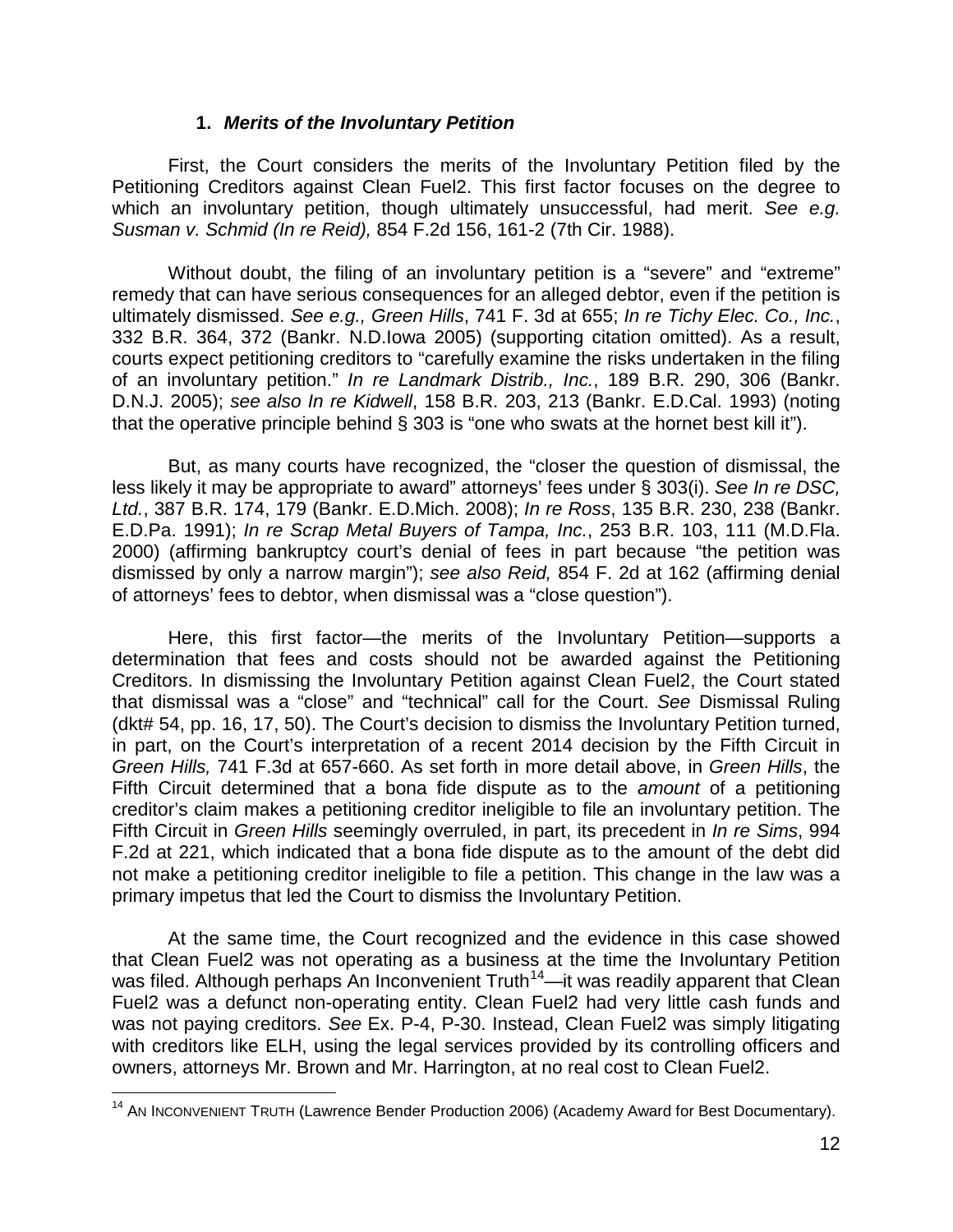In sum, applying the first factor, the Court concludes that the Involuntary Petition had substantial merit, though technically it was unsuccessful. Therefore, the Court finds that this first factor weighs against the presumption of awarding attorney's fees and costs to Clean Fuel2 under § 303(i) of the Bankruptcy Code.

# **2.** *Role of Any Improper Conduct by the Alleged Debtor*

Second, this Court considers the role of any improper conduct on the part of the Clean Fuel2. This second factor focuses primarily on the actions of the alleged debtor preceding and during adjudication of the involuntary petition. For example, if improper conduct by an alleged debtor leads to dismissal of an involuntary petition, courts have denied an award of attorneys' fees to the alleged debtor. *See e.g*., *Ross*, 135 B.R. at 238; *In re Amburgey*, 68 B.R. 768, 774 (Bankr. S.D.Ind. 1987).

Here, the Petitioning Creditors contend that this second factor weighs against an award of attorneys' fees and costs to Clean Fuel2. In their Trial Brief, the Petitioning Creditors assert that the conduct of Clean Fuel2 demonstrated that it had simply ceased all operations, permitted judgments to be taken against it in Illinois, and had taken little or no action to care for or liquidate any of its tangible assets.

Although these actions and inactions by Clean Fuel2 are relevant with respect to other factors (discussed herein), the Court cannot conclude this is tantamount to "improper conduct" by Clean Fuel2. As a result, this second factor does not rebut the presumption that attorneys' fees and costs should be awarded to Clean Fuel2 under  $§ 303(i)(1)$ .

## **3.** *Reasonableness of Actions Taken by Petitioning Creditors*

Third, this Court considers the reasonableness of the actions taken by the Petitioning Creditors. This third factor examines whether the Petitioning Creditors were reasonable in the filing and pursuit of the Involuntary Petition against Clean Fuel2. "Creditors are justified in filing an involuntary bankruptcy against a debtor where exclusive bankruptcy powers and remedies may be usefully invoked to recover transferred assets, to insure an orderly ranking of creditors' claims and to protect against other creditors obtaining a disproportionate share of debtor's assets." *In re Hentges*, 351 B.R. 758, 772 (Bankr. N.D.Ok. 2006); *see also Allied Riser*, 238 B.R. at 424. In addition, a court may find that the petitioning creditors acted reasonably when such actions were taken to prevent "future transfers or wasting or dissipation of assets or to investigate and challenge the legitimacy of entities that may be operating as alter egos of the debtor." *In re Hentges*, 351 B.R. at 772.

Here, the Court finds that the Petitioning Creditors acted reasonably in filing and pursuit of the Involuntary Petition. The Involuntary Petition was filed against Clean Fuel2 under Chapter 7 of the Bankruptcy Code, in the hope that a Chapter 7 bankruptcy trustee might serve as an unbiased administrator of any remaining Clean Fuel2 assets and claims. As an independent party, a Chapter 7 trustee could assess, collect, and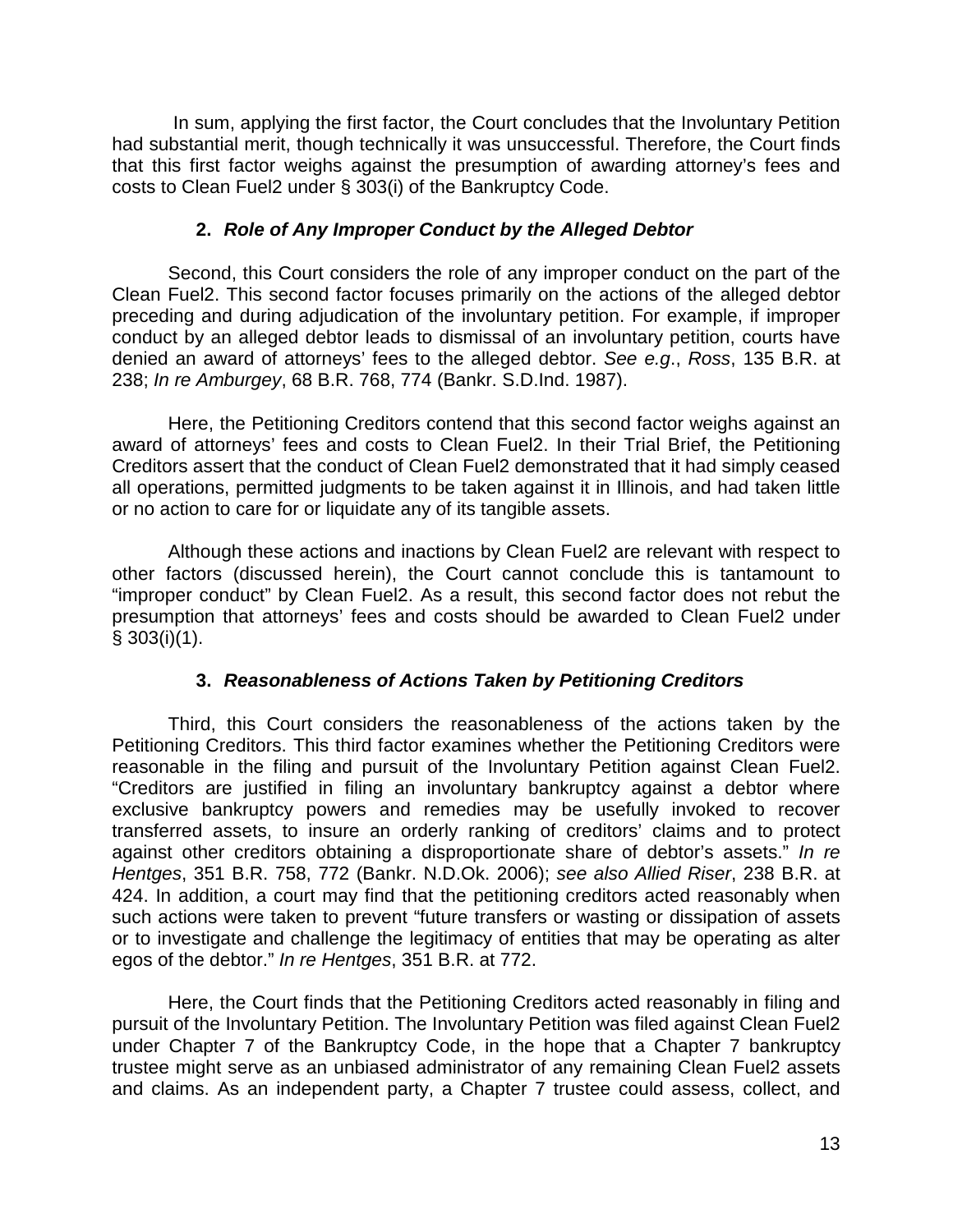liquidate the assets of Clean Fuel2 for the benefit of all creditors. The potential benefit of a Chapter 7 orderly liquidation of Clean Fuel2 is evident, given the apparent location of Clean Fuel2 tangible assets in various states and apparent lack of oversight over the assets by existing management of Clean Fuel2. The Petitioning Creditors also rightfully believed that adjudicating all claims of creditors against Clean Fuel2 in a single forum (the bankruptcy court) with an independent bankruptcy trustee, represented the most logical and orderly means of treating all creditors fairly and equally.

If the Involuntary Petition was granted, an independent bankruptcy trustee for Clean Fuel2 could have investigated several transactions involving Clean Fuel2, such as the conditional Assignment of assets from Clean Fuel1 to Clean Fuel2. A Chapter 7 bankruptcy trustee could also have used bankruptcy powers for the benefit of all creditors, such as possible recovery of allegedly improper transfers of funds of Clean Fuel2, and potential avoidance of the unperfected security interest held by Clean Energy Finance in the assets of Clean Fuel2 under § 544 of the Bankruptcy Code.

The evidence also demonstrated that Clean Fuel2 had not operated as a business since early 2015—several months before the Involuntary Petition was filed. Clean Fuel2 had only a few hundred dollars in the bank in the months preceding the Involuntary Petition and had received very few deposits and written very few checks. The existing management of Clean Fuel2 appeared unconcerned with the Gravity<sup>15</sup> of its dire financial condition and had taken little or no real action to address the collection and liquidation of its remaining tangible assets and pay creditors.

In sum, applying the third factor, the Court concludes that the actions of the Petitioning Creditors in the filing and pursuit of the Involuntary Petition against Clean Fuel2 were reasonable. This third factor weighs against the presumption of awarding attorneys' fees and costs to Clean Fuel2.

# **4.** *Motivation and Objectives Behind Involuntary Bankruptcy Filing*

Fourth, this Court considers the motivation and objectives of the Petitioning Creditors in filing the Involuntary Petition. This fourth factor, while similar to the first and third factors, focuses on a subjective and objective assessment of the motivations of petitioning creditors in filing an involuntary proceeding. *See e.g*., *Vortex Fishing*, 379 F.3d at 707-8 (supporting citations omitted).

Here, the Court concludes that the Petitioning Creditors were motivated by the desire to have an independent Chapter 7 trustee appointed to collect and liquidate Clean Fuel2's remaining assets, adjudicate and resolve the claims of all creditors in one forum, and distribute the proceeds fairly to all creditors. For example, Mr. Berlin testified that Clean Fuel2 was involved in litigation with unpaid creditors in numerous venues. This statement was effectively confirmed by the documentary evidence and the testimony of the current manager of Clean Fuel2 (Mr. Harrington). Mr. Berlin also testified that Clean Fuel2 had inventory located in warehouses around the country, with

 $\overline{\phantom{a}}$ <sup>15</sup> GRAVITY (Warner Brothers 2013) (Academy Award for Best Achievement in Cinematography).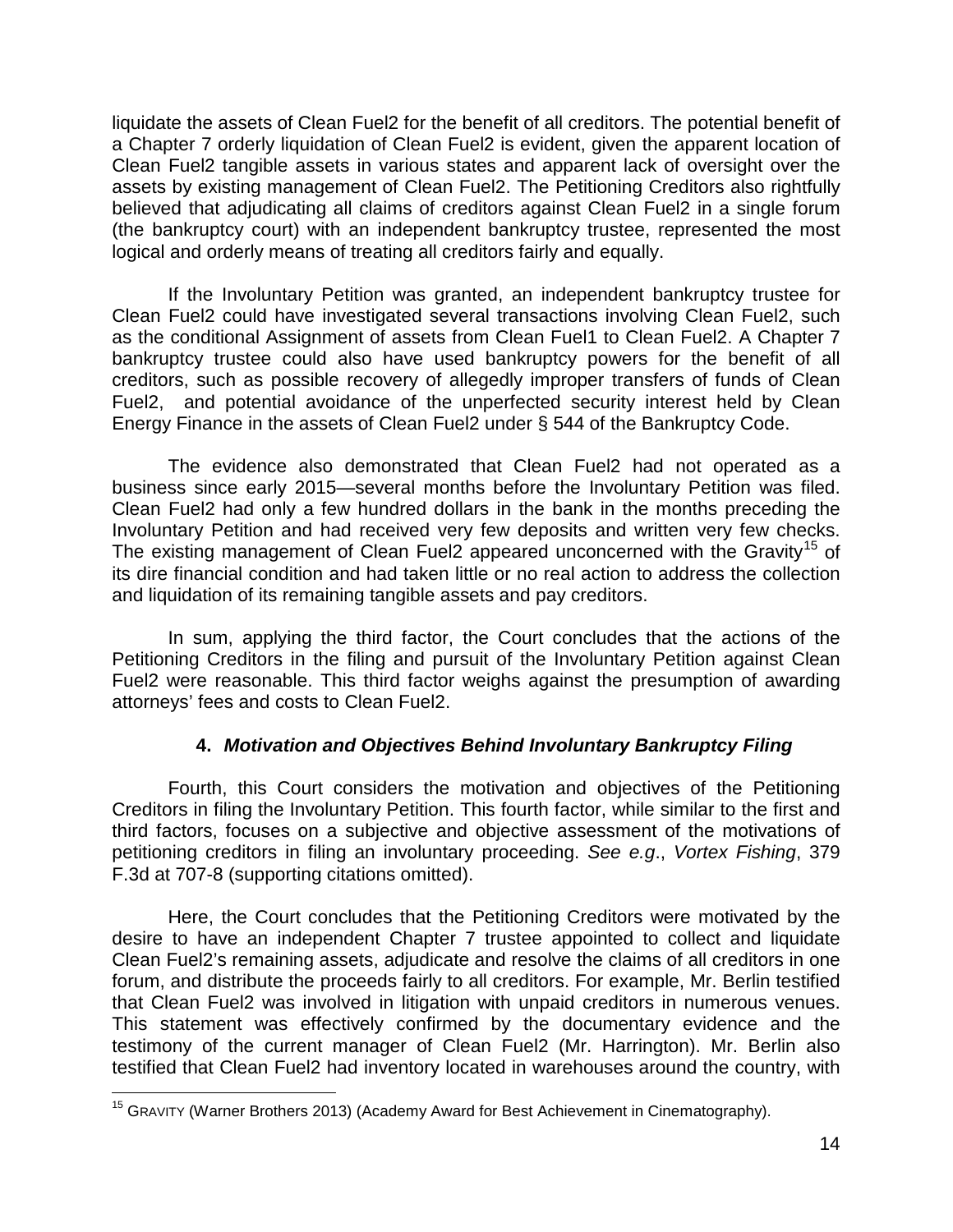little or no ability (or inclination) to collect and liquidate such assets. Mr. Berlin and Trucknology (as a minority member of Clean Fuel2), do not have the ability to manage or control Clean Fuel2's assets and liabilities, as Clean Fuel2 is a manager-managed company. Absent Chapter 7 bankruptcy, the Manager of Clean Fuel2 (currently Mr. Harrington) and its majority member Clean Fuel1 (controlled by Mr. Harrington, Mr. Brown, and Mr. Warren) remain in control of Clean Fuel2's remaining assets and liabilities.

At the trial on the Counterclaim, Clean Fuel2 argued that the filing of the Involuntary Petition was in bad faith, as it represented a "hostile takeover" attempt by the Petitioning Creditors—two of which are affiliated with Trucknology (a minority owner of Clean Fuel2). This argument reflects a basic misunderstanding of the Bankruptcy Code. The Involuntary Petition was filed against Clean Fuel2 under Chapter 7 of the Bankruptcy Code. If successful, an independent Chapter 7 trustee would have been appointed for Clean Fuel2. The bankruptcy trustee (not the Petitioning Creditors or Trucknology) would have taken exclusive control over the assets of Clean Fuel2. *See* 11 U.S.C. § 704. Indeed, transactions between Clean Fuel2 and the Petitioning Creditors, Trucknology and Mr. Berlin (as well as principals of Clean Fuel1), would be subject to examination and investigation by an independent Chapter 7 trustee.

Based on the record, the Court finds that the subjective and objective motives of the Petitioning Creditors in filing the Involuntary Petition against Clean Fuel2 were appropriate, reasonable, and in good faith. It must be recognized that a finding of bad faith by petitioning creditors is not required to award attorneys' fees and costs under § 303(i)(1) of the Bankruptcy Code. *See TPG Troy,* 793 F.3d at 235 (supporting citations omitted); *S. California Sunbelt*, 608 F.3d at 462; *Commonwealth Sec. Corp.*, 2007 WL 309942, at \*6. A finding of bad faith in filing the involuntary petition is only required if an award of actual and punitive damages is made against petitioning creditors. *See* 11 U.S.C. § 303(i)(2). So the lack of bad faith, by itself, does not immunize petitioning creditors from an award of fees and costs. However, the presence or absence of bad faith is relevant in the exercise of the court's discretion on whether to award fees and costs. *See e.g., Reid*, 854 F. 2d at 160.

In sum, applying the fourth factor, the Court concludes that the motivation and objectives of the Petitioning Creditors in the filing the Involuntary Petition against Clean Fuel2 were reasonable, appropriate, and in good faith. As a result, this fourth factor weighs against the presumption that attorneys' fees and costs under § 303(i)(1) should be awarded to Clean Fuel2.

#### **5.** *Other Material Factors and Considerations*

Finally, in determining whether attorneys' fees and costs should be awarded to Clean Fuel2, the Court considers the following additional factors to be material under the totality of circumstances test.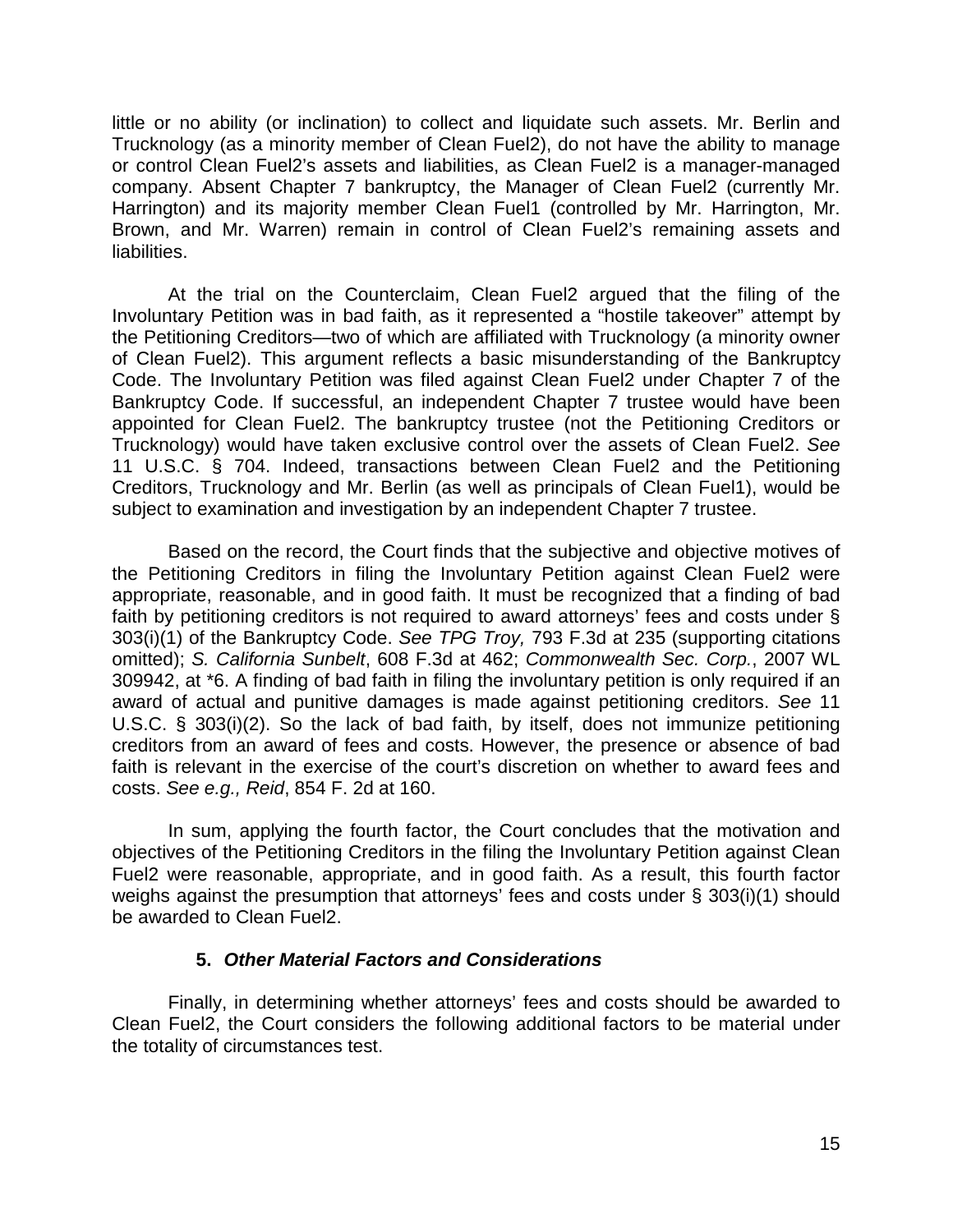The attorneys' fees requested by Clean Fuel2 are comprised of legal services rendered by both Mr. Brown and Mr. Harrington. Mr. Harrington, however, testified at the trial on the Involuntary Petition as a fact witness in his capacity as Manager of Clean Fuel2. Mr. Harrington did not serve or appear as an attorney of record for Clean Fuel2 in this bankruptcy case. As a result, any award of attorneys' fees for services of Mr. Harrington would seem inappropriate and unreasonable.

Mr. Brown's legal services make up the majority of the attorneys' fees requested by Clean Fuel2. Although Mr. Brown served as the attorney of record for Clean Fuel2 in this bankruptcy case, Mr. Brown was simultaneously wearing several other hats. Mr. Brown is an officer of Clean Fuel2, an owner of Clean Fuel2 (through Clean Fuel1), and had his law office in Vinton, Texas at Clean Fuel2's place of business (which was subleased by Clean Fuel2 from ELH).<sup>16</sup> Mr. Brown does not have a written engagement letter for legal services with Clean Fuel2. Clean Fuel2 has not paid Mr. Brown for any legal services.

The Court believes that any award of attorneys' fees in this case would operate more as a personal reward to Mr. Brown (and Mr. Harrington) than to recompense Clean Fuel2 for any harm that Clean Fuel2 actually sustained from the Involuntary Petition. Clean Fuel2 has not truly incurred the expense of any attorneys' fees in this bankruptcy case—Clean Fuel2's attorneys are really its owners and officers who are engaged in a blood feud with minority member Trucknology (controlled by ELH principals). This feud has spilled over to this Court, but has been pending in several other courts, and seems to elucidate the personal agendas of these attorneys-ownersofficers of Clean Fuel2.

Whether such agendas are justified or not is beyond the scope of and record in this bankruptcy case. What is clear from the record in this bankruptcy, however, is that CleanFuel2 has not suffered any real attorneys' fees expenses from the filing of the Involuntary Petition, and that the Court should exercise its discretion in this particular case by not awarding attorneys' fees and costs to Clean Fuel2.

In sum, the Court concludes that these other material factors weigh against the presumption that attorneys' fees and costs under § 303(i) should be awarded to Clean Fuel2.

#### **V. CONCLUSION**

In a Reversal of Fortune,<sup>17</sup> the Court finds that the Petitioning Creditors have overcome the rebuttable presumption that attorneys' fees and costs should be awarded to Clean Fuel2 on its Counterclaim under § 303(i)(1) of the Bankruptcy Code. Based on the particular (and somewhat peculiar) facts and circumstances in this unsuccessful

 $\overline{\phantom{a}}$ <sup>16</sup> The Court is not casting aspersions on Mr. Brown (who at all times conducted himself professionally), the Court is merely stating the facts as presented.

<sup>&</sup>lt;sup>17</sup> REVERSAL OF FORTUNE (Sovereign Pictures 1990) (Academy Award for Best Actor).